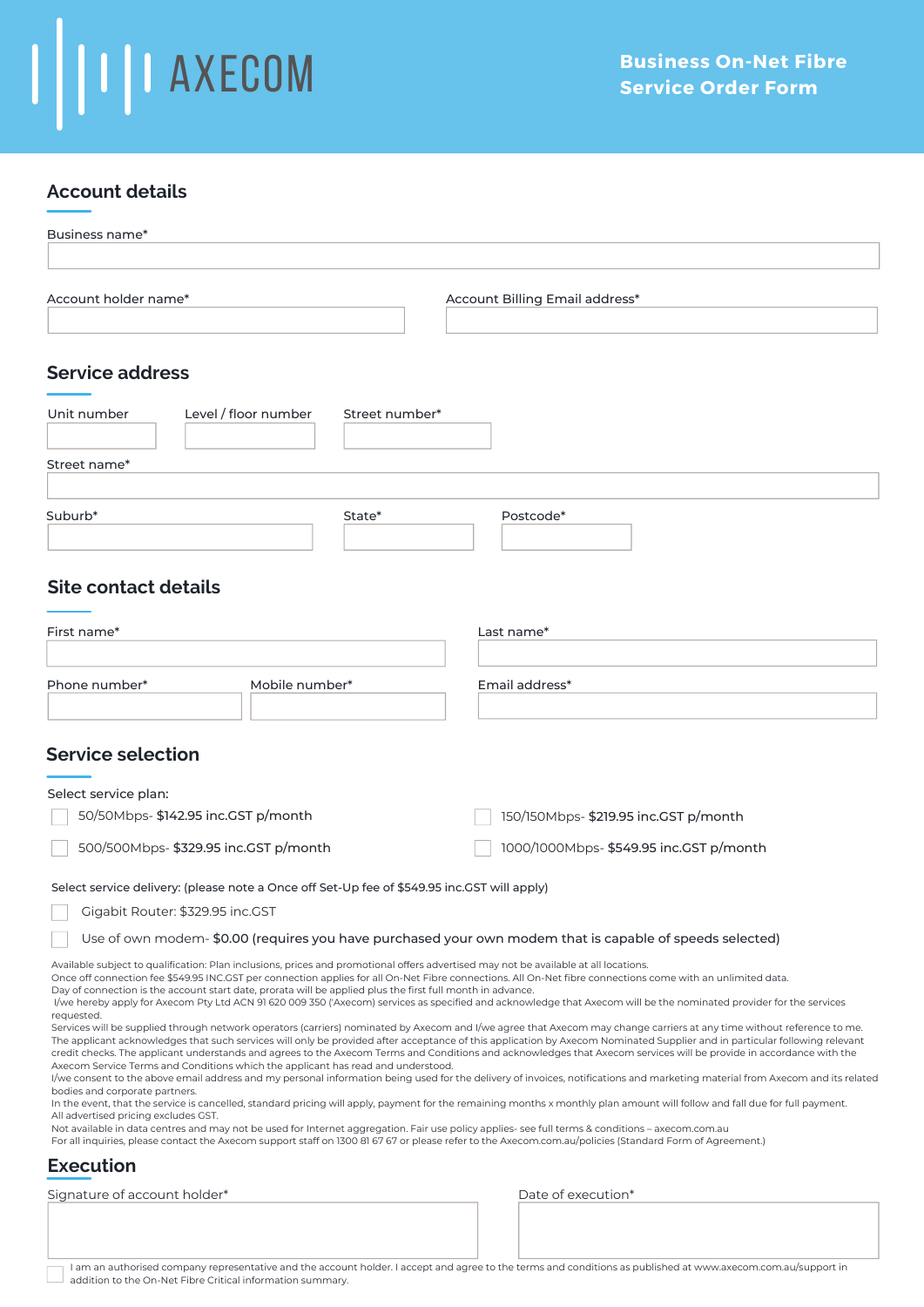# **II** AXECOM

#### **On-Net Business (Mega Fibre) information**

Axecom's Business Mega Fibre Service delivers high-speed Symmetrical Internet Fibre-to-the-Premises (FTTP).

On-Net Fibre (Mega Fibre) bandwidth speeds or the maximum port speed delivering Symmetrical for both the upload and download. Axecom and its Supplier Partners bandwidth speeds are guaranteed to the network termination port.

The actual speeds you will achieve could vary due to many factors including but not limited to, type/source of content being downloaded, hardware and software configuration, your local network equipment used, the number of users simultaneously using the network and performance of interconnecting infrastructure not operated by Axecom. Your local network equipment, the performance of your local infrastructure and cabling are not limited to the source and destination of content accessed via the internet. Devices connected by Wi-Fi may experience slower speeds than those connected by Ethernet cable.

On-Net Business (Mega Fibre) plans provide unlimited data usage and can however, a fair use policy applies that is designed to protect the integrity of the carrier network. Examples of a fair usage breach would include but not limited to, relling the Axecom On Net Fibre without written constet of Axecom, promote or threaten violnce towards anyone, create a risk to the health or saftey of any person, using your service in a way that interfers with or poses a risk to our network or other customer's services.

#### **Charges and Billing**

Pro-rata billing applies on the initial connection date to the end of the calendar month.

The maximum monthly plan charge associated with an ON-Net Business Mega FIbre connection will depend on the service plan you are subscribed to. Please note a once off Set Up fee of \$549.95 inc.GST applies in total minimum cost. The maximum plan charges are as follows:

| <b>Business Fibre</b><br>Plan   | <b>Monthly</b><br>charge inc.GST | <b>Total Minimum</b><br>cost inc.GST |
|---------------------------------|----------------------------------|--------------------------------------|
| 50Mbps                          | \$142.95                         | \$5695.96                            |
| 150Mbps                         | \$219.95                         | \$8467.96                            |
| 500Mbps                         | \$329.95                         | \$12,427.96                          |
| 1000Mbps                        | \$549.95                         | \$20,347.96                          |
| Fibre Connection Fee (once off) |                                  | \$549.95                             |

#### **Contract Length & Early Termination**

All of our On-Net Business Mega Fibre plans have a minimum contract term of 36 months.

Should you choose to ancle your service within the contract period an Early Termination Fee will apply. The fee is based on the below:

Remaining months X Monthly Fee plan = Early Termination Fee payabe to Axecom to release you from your contract and services assocaited with Axecom.

#### **Hardware**

All routers purchased either independently or Axecom's standard gigabit router are at the client cost.

Any cabling that is required in your premises beyond the network boundary point is the client responsibility and will not be covered by Axecom .

#### **Additional charges**

The table below outlines any additional charges that may be applicable with the installation and support of On-Net Fibre services.

Our service provisioning team will confirm in writing prior to installation or onsite support the additional charges required, should they be applicable to your On-Net Fibre service, before proceeding.

| <b>Additional charge description</b>     | <b>Price inc.GST</b> |
|------------------------------------------|----------------------|
| On-Net fibre speed change fee            | \$149.95             |
| On-site non standard installation        | \$POA                |
| Additional static IP address/month       | \$14.95              |
| Late cancellation or missed on-site appt | \$POA                |
| Incorrect callout or no fault found      | <b>SPOA</b>          |

#### **Key Details**

- Direct Debit is compulsory for all Axecom Products
- This offer is only available to approved customers
- Services are provided under our Standard Form of Agreement as per terms - see our website
- Early termination fees apply (see above)
- A onetime setup fee off \$549.95 inc.GST applies
- To qualify for this plan you must be the legal leasee of the business
- If you wish to add a Voice plan to your Fibre Service then additional Phone Plan fees per month will apply.
- Any increase or decrease in you Plan Speed may incurs fees.